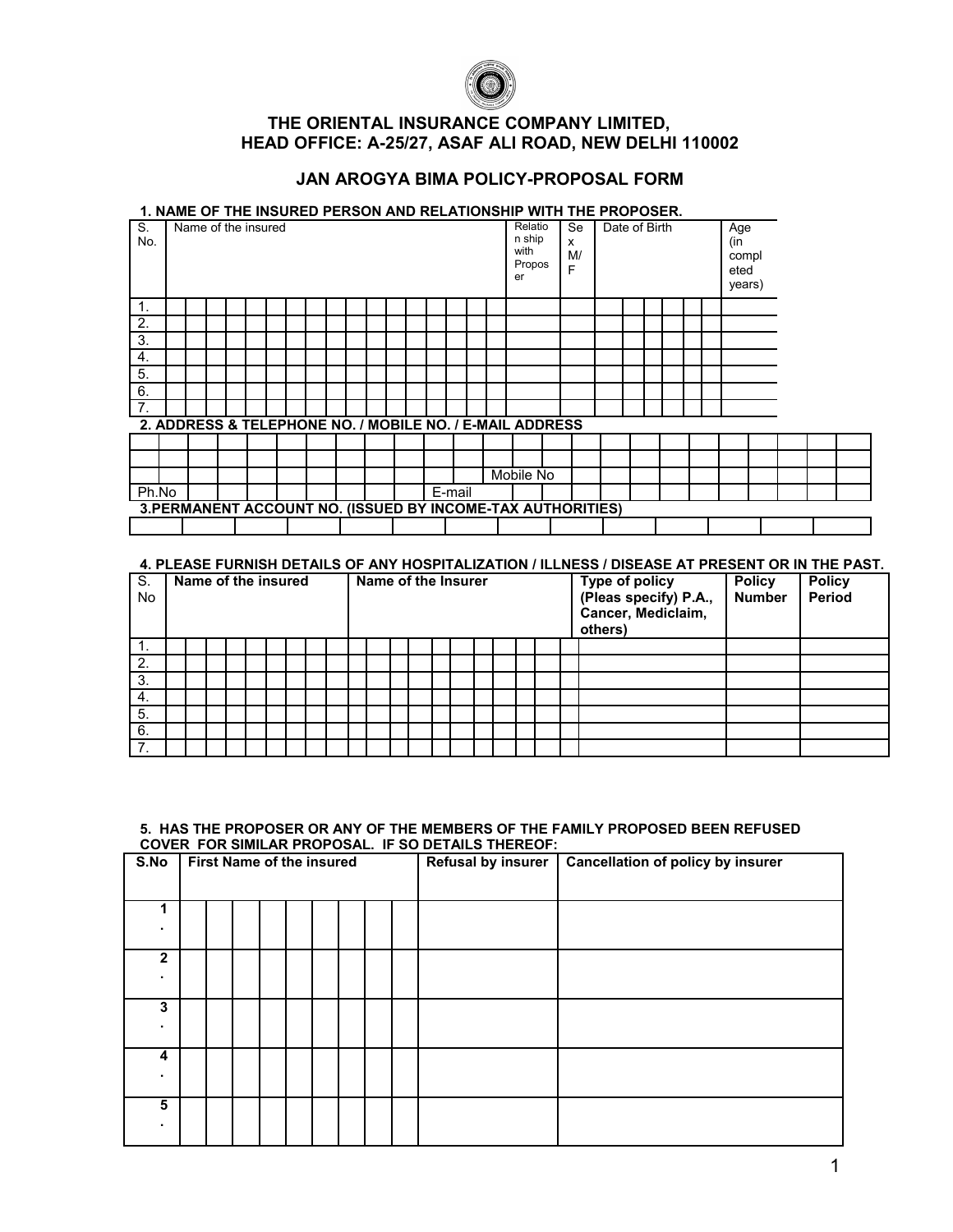#### **6. PROPOSED DATE & PERIOD OF INSURANCE( DD MM YY)** FROM TO THE TO

### **SIGNATURE OF PROPOSER**

## **DECLARATIONS**:

1. I hereby declare, on my behalf and on behalf of all persons proposed to be insured, that the above statements, answers and/or particulars given by me are true and complete in all respects to the best of my knowledge and that I am authorized to propose on behalf of these other persons.

2. I understand that the information provided by me will form the basis of the insurance policy, is subject to the Board approved underwriting policy of the insurance company and that the policy will come into force only after full receipt of the premium chargeable. 3. I further declare that I will notify in writing any change occurring in the occupation or general health of the life to be insured/proposer after the proposal has been submitted but before communication of the risk acceptance by the company.

4. I declare and consent to the company seeking medical information from any doctor or from a hospital who at anytime has attended on the life to be insured/proposer or from any past or present employer concerning anything which affects the physical or mental health of the life to be assured/proposer and seeking information from any insurance company to which an application for insurance on the life to be assured/proposer has been made for the purpose of underwriting the proposal and/or claim settlement.

5. I authorize the company to share information pertaining to my proposal including the medical records for the sole purpose of proposal underwriting and/or claims settlement and with any Governmental and/or Regulatory authority.

| Place | Signature of Proposer. |
|-------|------------------------|
| Date  | Name of Proposer       |

### **NOTE:**

In case of death claims, the name of the beneficiary making claim, relationship with the insured and legal status is to be mentioned.

The claim for any of the insured person will be payable in the name of Proposer and discharge voucher signed by him will be considered valid. However, in the event of unfortunate demise of the